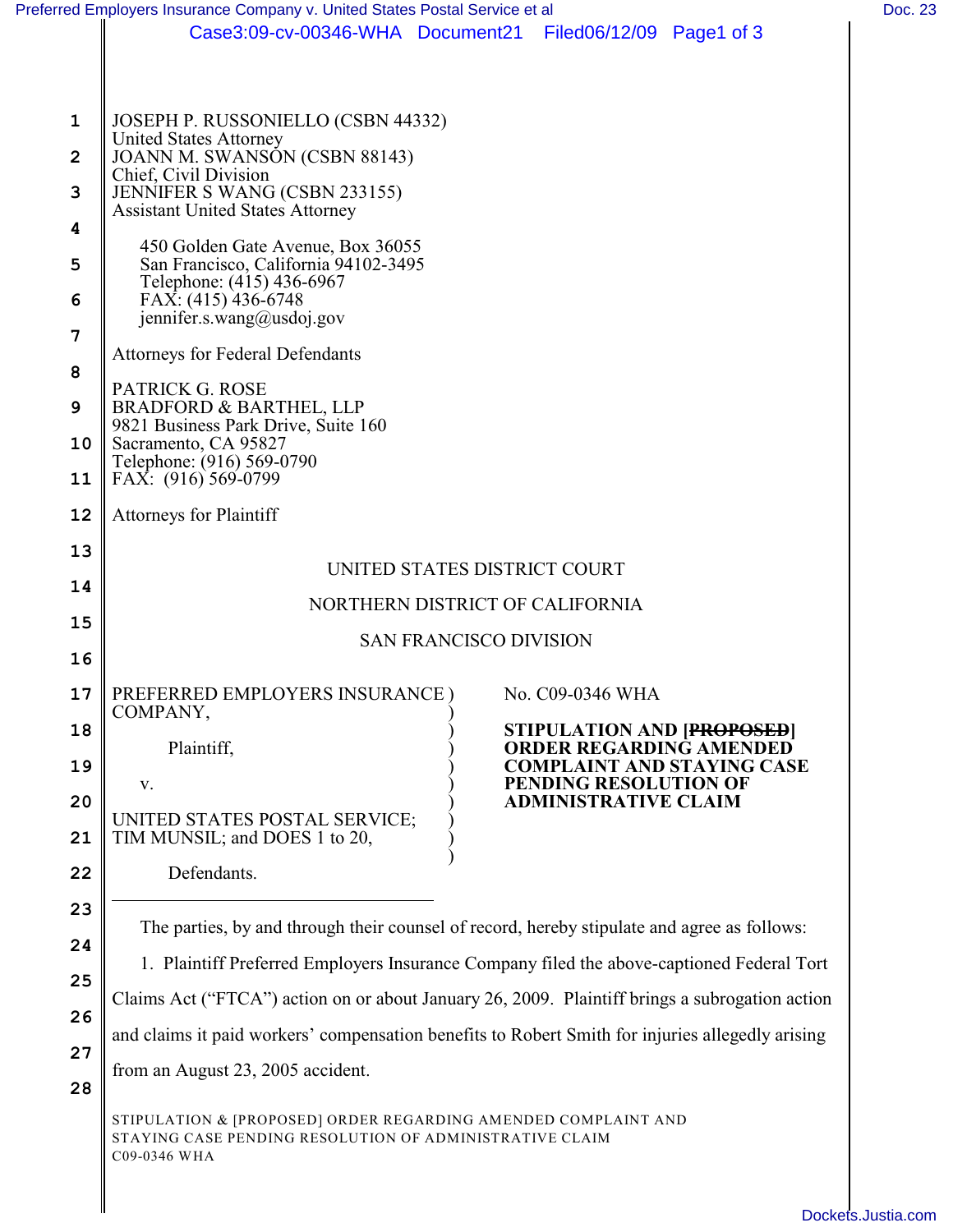2. The parties stipulate and agree to the filing of an amended complaint to substitute the United States for the United States Postal Service ("USPS") and Mr. Munsil as the defendant in this FTCA action. Plaintiff shall file an amended complaint substituting the United States for the USPS and Mr. Munsil by June 12, 2009. The undersigned counsel for the federal defendants agrees to accept service of the amended complaint for the United States.

**10 11 12 13** 3. Mr. Smith has filed an administrative claim, Standard Form 95, with the USPS for damages allegedly arising from the August 23, 2005 accident. The processing of Mr. Smith's administrative claim has not yet been completed. The resolution of plaintiff's administrative claim may affect the above-captioned case. Also, the parties anticipate that if Mr. Smith files a lawsuit following the resolution of his administrative claim, his complaint would involve substantially the same parties, allegations, and events as the above-captioned action. Accordingly, the parties believe a stay pending the resolution of Mr. Smith administrative claim would promote economy, and avoid unnecessary duplication of labor or expense.

**14 15 16 17** 4. For the above stated reasons, the parties stipulate to stay the above-captioned case until Mr. Smith's administrative claim is resolved, either by settlement or by a USPS determination on Mr. Smith's administrative claim. The parties further stipulate and agree that the United States' response to the amended complaint shall be due 60 days after the stay in the above-captioned case is lifted.

**19** IT IS SO STIPULATED.

DATED: June 12, 2009 Respectfully submitted,

JOSEPH P. RUSSONIELLO United States Attorney

By: /s/ Patrick G. Rose

PATRICK G. ROSE

Attorneys for Plaintiff

By:  $/s/$ JENNIFER S WANG Assistant United States Attorney

BRADFORD & BARTHEL, LLP

**25** DATED: June 10, 2009

**27**

**28**

**26**

**24**

STIPULATION & [PROPOSED] ORDER REGARDING AMENDED COMPLAINT AND STAYING CASE PENDING RESOLUTION OF ADMINISTRATIVE CLAIM C09-0346 WHA